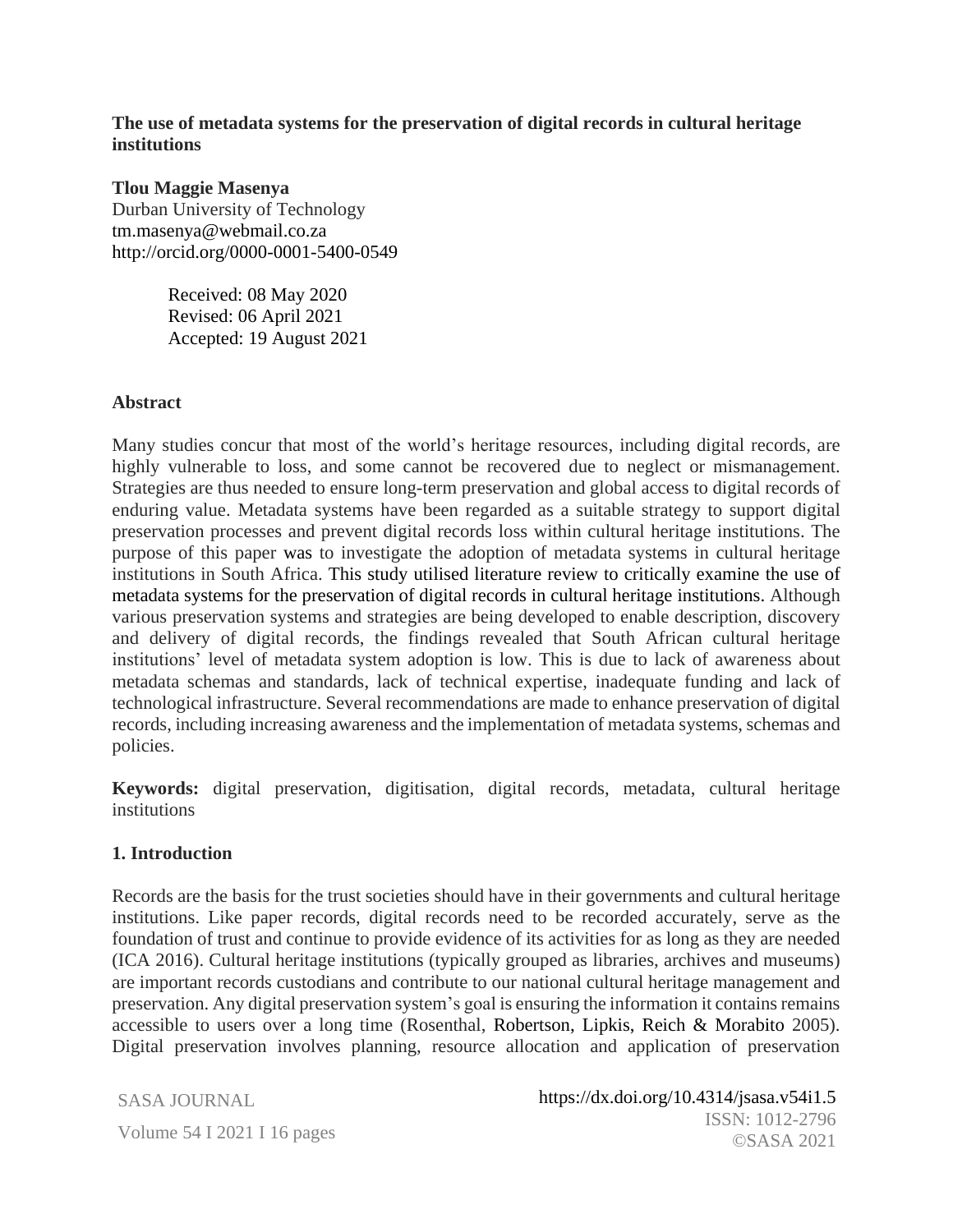methods and technologies, and it combines policies, strategies and actions to ensure access to reformatted and born digital content, regardless of the challenges of media failure and technological change (May 2010). Duranti (2010) describes digital preservation as the whole of the principles, policies, rules and strategies aimed at prolonging the existence of a digital object by maintaining it in a condition suitable for use, either in its original format or in a more persistent format, while protecting the object's identity and integrity (its authenticity).

Kalusopa (2018) states the rationale underpinning digital preservation is the need to maintain the ability to display and retrieve digital information in the face of rapidly changing technological and organisational infrastructures. Archival theory recognises the purpose of preservation to be the transmission of records through time and across technological change in such a way they can be presumed authentic and reliable (Duranti, Rogers, Mcleod & Shepherd 2019). UNESCO's Memory of the World Programme was developed with its mission to facilitate the world's documentary heritage preservation and increase awareness of the existence and significance of documentary heritage (UNESCO 2012). The programme's vision states the world's documentary heritage belongs to all and should be fully preserved, protected and permanently accessible to all without hindrance.

The change to the digital world raises serious issues on how to organise, access and preserve digital records into perpetuity, as created by cutural heritage institutions. The ever-expanding digital resources were produced without much regard to long-term preservation issues (Masenya 2018). Preserving digital records in South African cultural heritage institutions posed challenges to archivists, librarians and other custodians of such materials, like other African countries such as Zimbabwe, Botswana, Nigeria and Ghana (Sigauke & Nengomasha 2011; Boamah 2014; Ilo 2015; Kalusopa 2018). Digital records are vulnerable to loss and destruction as they are stored on fragile magnetic and optical media which deteriorate rapidly, and they could fail suddenly from use on faulty reading and writing devices (Sambo, Urhefe & Ejitagha 2017). The Council of Canadian Academies (2015) observed that libraries, archives and museums were facing numerous challenges in attempting to adapt to the digital age, including dealing with rapid technology obsolescence, making accessible mass quantities of digital data and remaining trusted as repositories that hold documentary evidence of scholars and citizens. Dar and Ahmad (2017) note that digital records are inherently software-dependent, regardless of their format, and this poses immense challenges to its long-term preservation.

Cultural heritage institutions are running the risk of losing vital digital information due to technology obsolescence or original software being outdated and incompatible with modern operating systems, absence of accurate and complete metadata, inadequate resources, lack of policies and procedures, and storage media fragility (Masenya 2018). For example, Newham Museum Archaelogical Service in United Kingdom lost some digital data due to technology obsolescence. Simpson (2004) states the digital materials were stored in a variety of proprietary software and versions that are now archaic, and some of these materials became inaccessible. The digital records are threatened by lack of will to invest resources in migration, problems of security and protection of personal data. It is necessary for cultural heritage institutions to adopt long-term digital preservation strategies to preserve digital records perpetually and make them accessible on

JOURNAL OF THE SOUTH AFRICAN SOCIETY OF ARCHIVISTS, VOL.54, 2021 | SASA©  $\|\hspace{0.8mm}$  56

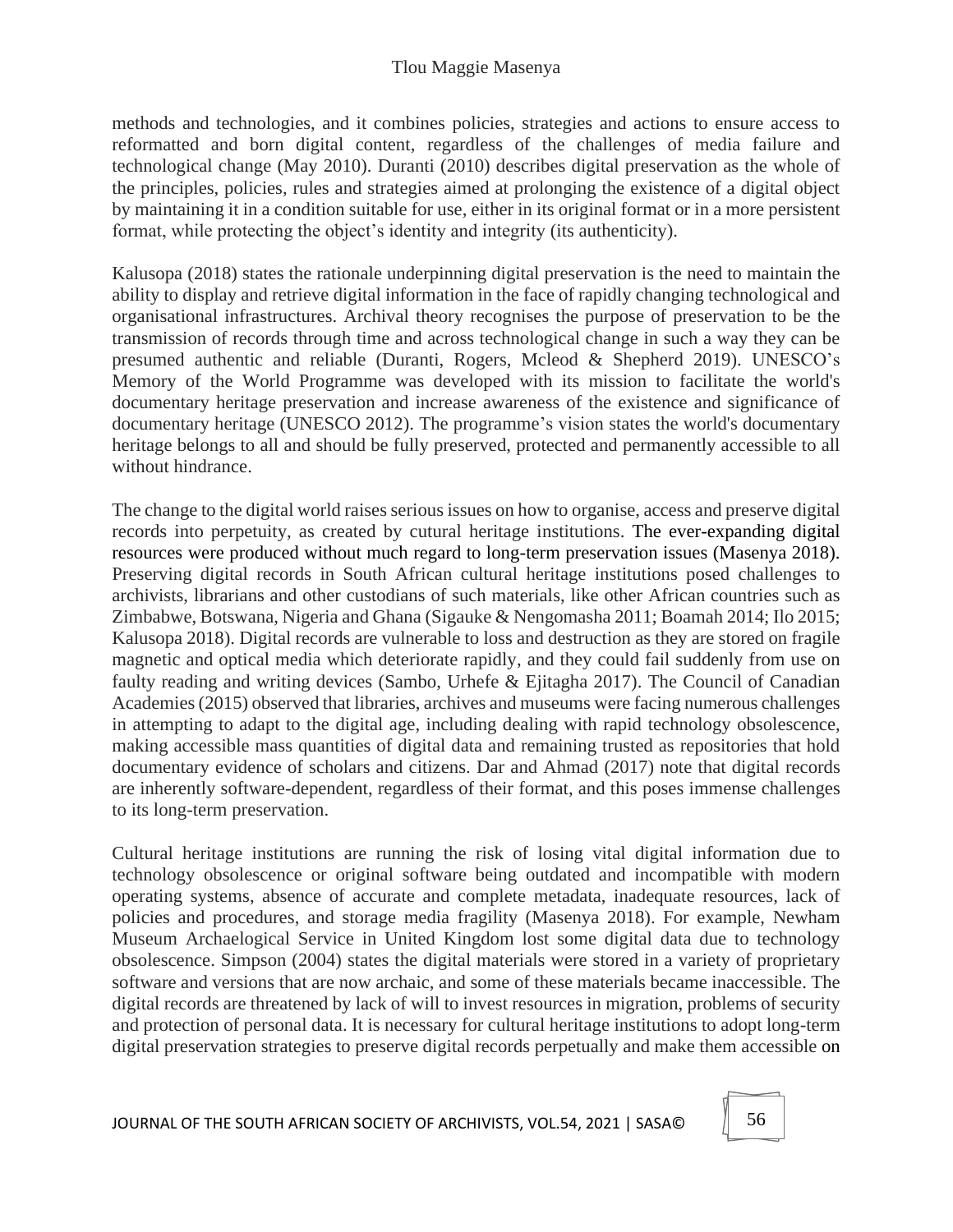any standard platform. De la Porte and Huggins (2019) concur that a well-planned strategy is needed for institutions to deliver valuable and sustainable preservation of digital heritage. The Online Computer Library Center (OCLC) (2007) developed strategies for the long-term preservation of digital objects, namely:

- Assessing the risks for loss of content posed by technology variables such as commonly used proprietary file formats and software applications.
- Evaluating the digital content objects to determine what type and degree of format conversion or other preservation actions should be applied.
- Determining the appropriate metadata needed for each object type and how it is associated with the objects.

Metadata is the preferred strategy for addressing the problems of hardware , software obsolescense and backup issues (Sambo et al. 2017). Bountouri (2017) describes metadata as information about the objects stored in the collections and its specific functions, including identification of objects, search, retrieval and management of collections, etc. In the current reality of rapidly changing technologies, trust is a problem, and more direct means to establish trust are metadata, logs and audit trails (Duranti et al. 2019). As indicated by ICA (2016), digital records must be reliable, authentic and accessible for as long as they are required, and it is largely through metadata systems that digital records' integrity and trustworthiness can be established.

### **2. Problem statement**

Valuable scientific and cultural information assets are created, stored, managed and accessed digitally, but the threat of losing them over the long term is high (Dappert & Enders 2010). In 2008, students and workshop participants were asked to indicate whether they still have the first photo they took on a cellphone; the response was overwhelming negative (Groenewald  $\&$ Breytenbach 2011). With the move from analogue object-based memory to a digital-based memory, cultural heritage institutions are facing new challenges in ensuring our collective cultural heritage is not lost (UNESCO 2012). Chowdhury (2009) identifies a number of digital preservation challenges ranging from increasingly large volumes of data to the underlying hardware, data formats and metadata systems. Technological obsolescence also add risk to continued accessibility and long-term preservation of digital assets (Masenya 2018). Lack of awareness about the historical value and significance of digital heritage among corporate and policy makers has been taken for granted for far too long (Corrado & Moulaison 2014). The problem of ensuring longterm access to digital records is compounded because most digital objects are not properly organised or do not have proper descriptions (Ross & Hedstrom 2005).

What should these institutions do to ensure long-term access to their digital records? Styblinska (2006) states ensuring ongoing access requires currency with technological changes and moving digital objects from obsolete to current file formats, storage media and operating systems. Brungs and Wyber (2016) state we will lose our cultural heritage if cultural heritage institutions and all other related stakeholders do not act now, and our times will be a new dark age in history. This underscores the need to develop strategies or workable solutions to digital preservation. Metadata system is regarded as the best way of minimising the risk of digital objects becoming inaccessible.

JOURNAL OF THE SOUTH AFRICAN SOCIETY OF ARCHIVISTS, VOL.54, 2021 | SASA©  $\parallel$  57

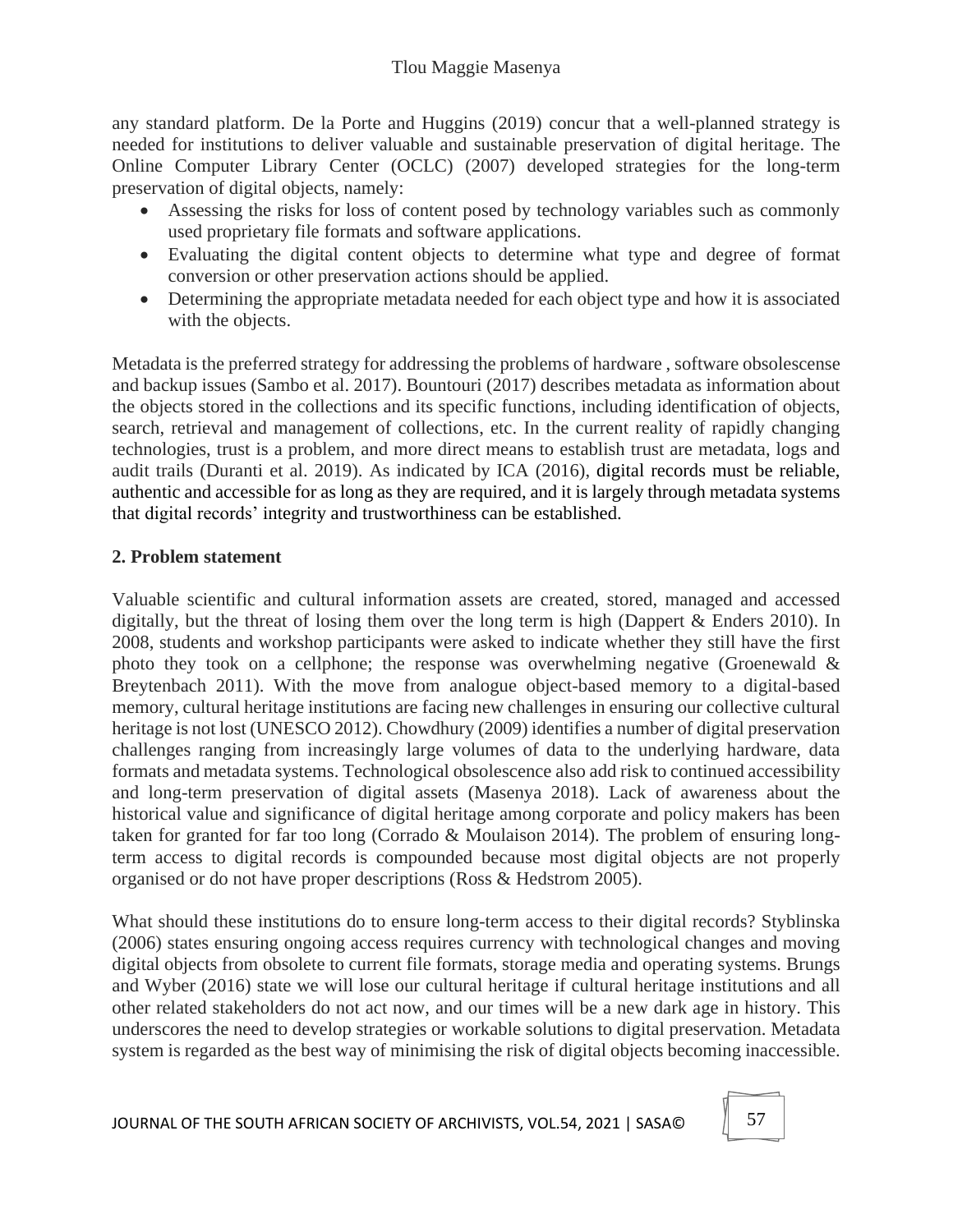### Tlou Maggie Masenya

Although metadata systems are crucial for preserving the digital objects, the level of its adoption is low in cultural heritage institutions. It is critical to have a deeper understanding of metadata systems in digital preservation processes and to assess the level of their adoption in cultural heritage institutions in South Africa. There is also a need for proper technology infrastructure conforming to metadata and other international standards required to measure and validate the trustworthiness of digital resources in respect of authenticity, integrity and reliability of the digital materials.

#### **3. Study objectives**

The objectives of this study were to:

- determine the use of metadata systems in preserving digital records
- determine the digital preservation practices in cultural heritage institutions
- establish the barriers to effective adoption of metadata systems in cultural heritage **institutions**
- determine the existing metadata standards used for digital preservation in cultural heritage institutions.

#### **4. Conceptual framework**

This study adopted the Metadata Lifecycle Model (MLM) and Open Archival Information System (OAIS) reference model to identify the existing methods and strategies used for digital preservation practices to provide guidelines for the development and implementation of metadata systems within cultural heritage institutions.

#### **4.1 Metadata Lifecycle Model**

The MLM is a methodology involving a ten-step process by which cultural heritage institutions can design and implement a successful metadata system. This model focuses on managing records through ten stages, as illustrated in Figure 1: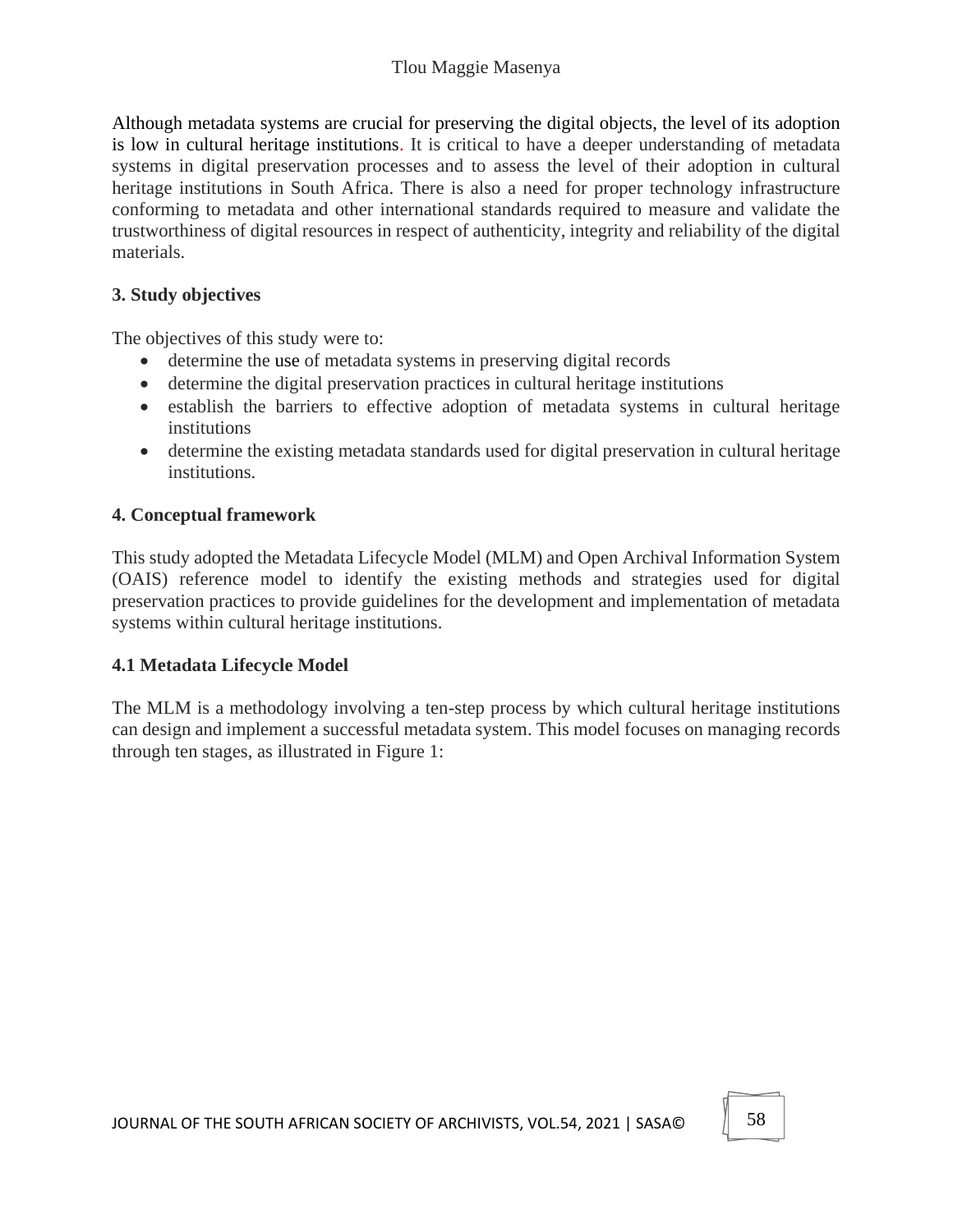

**Figure 1: Metadata Lifecycle Model (Chen, Chen & Lin, 2003)**

The ten steps are described by Chen, Chen and Lin (2003), as follows:

- **Acquisition of basic metadata needs –** the first step is interviewing the content experts or providers about their metadata requirements for each collection project and analysing the attributes of collection projects.
- **Assessment of deep metadata needs** content analysis is used to acquire metadata needs through a set of Work Documents (WD) including: WD1: Metadata Element-Name, Definition and Comment; WD2: Metadata Element-Control Vocabulary; WD3: Metadata Element-Example, WD4: Metadata Element-Data Type and WD5: Metadata Element – Unique Identifier System.
- **Review of metadata standards and projects –** this involves identifying and examining the potential metadata standards and schemes whereby the four layers for metadata selection are developed to support the analysis of the collection project attributes.
- **Identification of strategies for the metadata schemes –** this involves the metadata strategy formulation for the digital archive that usually includes adopting one or several existing metadata standards such as Dublin Core and Machine-Readable Cataloguing 21 (MARC21).
- **Preparation of the metadata requirement specification –** metadata specialists and system designers prepare a Metadata Requirement Specification (MRS) that should contain the executive summary, background information of the collection project, objectives of the metadata system, statement of adopted metadata standards, structure and related standards mapping (i.e. Dublin Core).

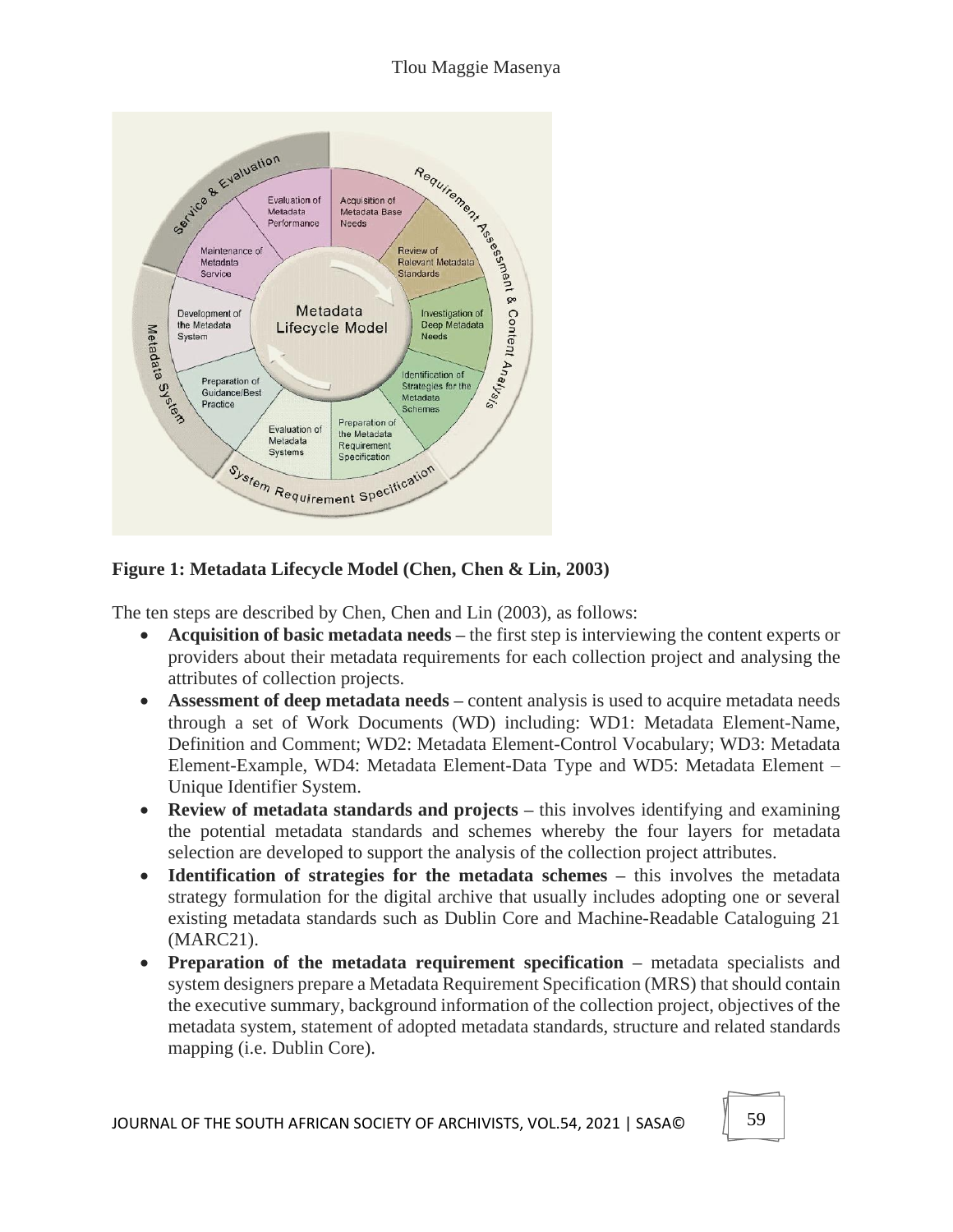- **Evaluation of metadata systems** the collection project members can select an existing system developed by collection projects at this stage in collaboration with others such as university or industry teams.
- **Preparation of best practice and guidance –** best practices and guidelines are generated for individual metadata elements that are given within the MRS, to ensure the quality control of the metadata records in the collection project.
- **Development of the metadata system –** metadata development task is transferred to metadata system developers according to the MRS and all project teams may need to communicate continually to ensure an effective way of system design.
- **Maintenance of metadata service –** metadata service model consists of basic elements, including service mechanism that enhances user interface and related function for collection projects and providing consultation in delivering the knowledge of metadata.
- **Evaluation of metadata performance** this seeks to evaluate the results of the whole metadata process and performance, including the assessment of metadata record quality and serviceability and the effectiveness of adopting a metadata scheme for retrieval.

In view of metadata provision, digital archives projects often face issues such as how to choose a suitable metadata standard, how to develop metadata specification and how to evaluate a metadata system. The MLM was adopted in this study as it provides a high-level overview of the stages and processes required for successful development and implementation of metadata systems. This model identifies and describes metadata reguirements, potential metadata standards and schemas, metadata strategy formulation, evaluation of potential metadata systems, generation of best practices and guidelines for metadata development. MLM can be used to plan preservation activities in cultural heritage institutions to ensure all necessary stages are undertaken in developing preservation metadata systems. It can also help these institutions with identifying steps and actions which may be required while ensuring processes and policies are adequately documented.

### **4.2 Open Archival Information System reference model**

The Open Archival Information System (OAIS) reference model is an important contribution towards shaping an international consensus on the metadata requirements of archived digital objects and consolidating expertise on the use of metadata to support digital preservation (Lavoie 2004). This model provides foundation for developing formal preservation metadata specification and represents a common departure point for different schemes implementation. OAIS model has been extremely influential in developing preservation metadata standards and has been used as framework for digital preservation plans and strategies globally. This model introduces four new categories to the conventional standard metadata structure, namely: reference information, provenance information, context information and fixity information, grouped under the term Preservation Description Information (PDI) (ISO 14721 2002), as illustrated in Figure 2.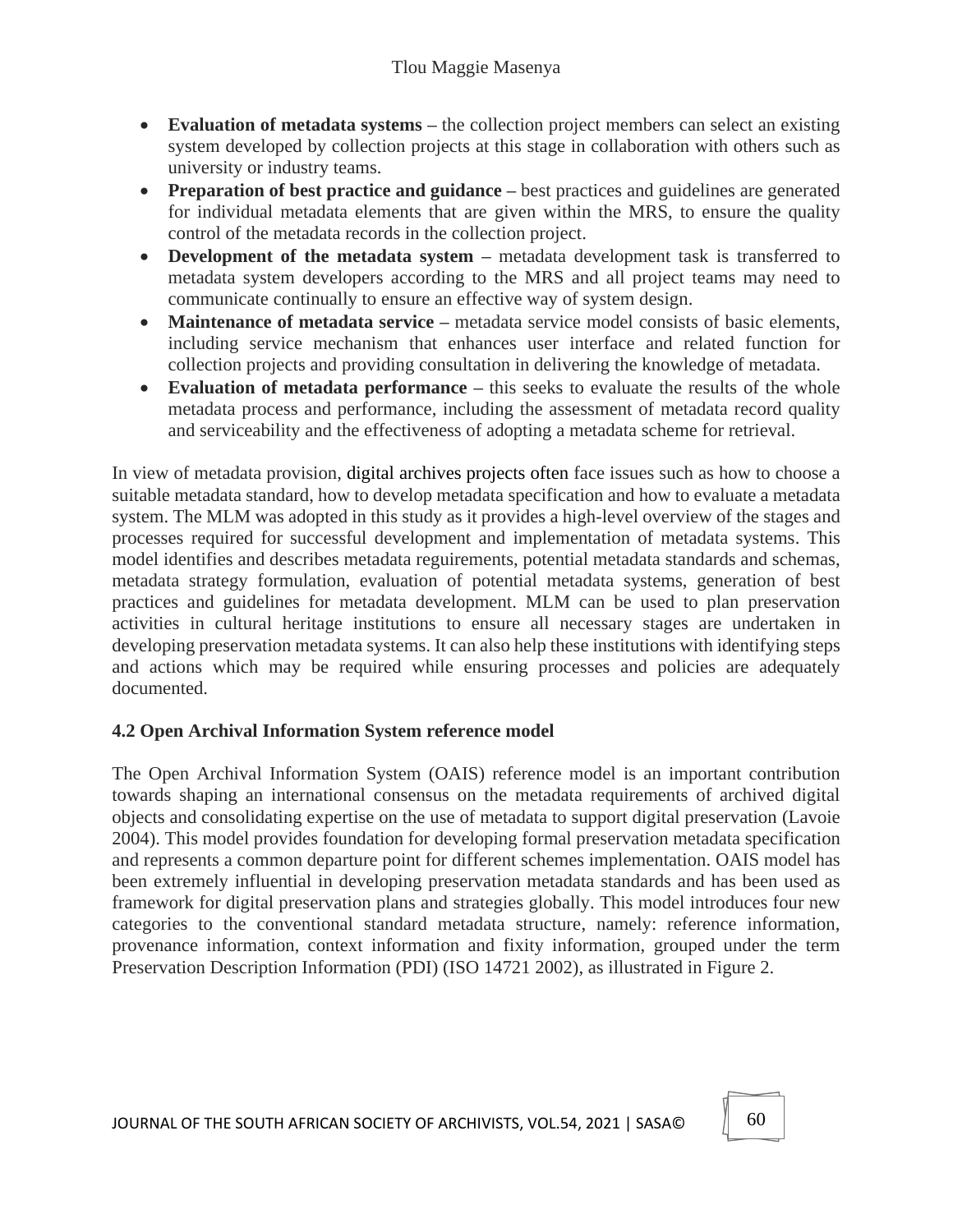

**Figure 2: Preservation description information (ISO 14721 2002)**

Reference information includes and enumerates specific identifiers assigned to the data, which is referencing such as Uniform Resource Name (URN). Provenance information is used to capture the history of the content information and it helps support a digital object's authenticity and integrity that are important for recordkeeping and publication (ISO 14721 2002). Context information indexes the relationship of the content to its environment while fixity information documents the authentication mechanisms, which will ensure the data is unaltered or show the extent of manipulation (ISO 14721 2002).

This model is invaluable to this study as it facilitates a broader understanding of the preservation requirements and long-term access to digital information. It provides foundation for developing formal preservation metadata and establish a minimum level of functionality for archival repositories, and it highlights the various roles and functions of the designated community's active participants. Technological obsolescence was considered a major issue posing challenges of safeguarding the digital records for long-term keeping. OAIS has the capacity to migrate and provide long-term access to digital information.

# **5. Research methodology**

This study adopted a qualitative research approach, a desktop-based research. Literature search on the use of metadata systems in preserving digital records within cultural heritage institutions was conducted using Google Scholar and Scopus database. The search terms and phrases included "digitisation and preservation of digital records in cultural heritage institutions", "metadata systems and digital preservation in cultural heritage institutions", "preservation metadata schemas and standards in cultural heritage institutions". Ngulube (2017) states conducting a literature review can assist to develop a conceptual definition of a construct based on shared meaning and describe what theories were used to explain relationships between concepts. The theories and models on metadata systems application for digital record preservation were reviewed in this study to understand the relationships between concepts and their implications on digital preservation practices and the implementation of metadata systems.

JOURNAL OF THE SOUTH AFRICAN SOCIETY OF ARCHIVISTS, VOL.54, 2021 | SASA©  $\|\hspace{0.1cm}$  61

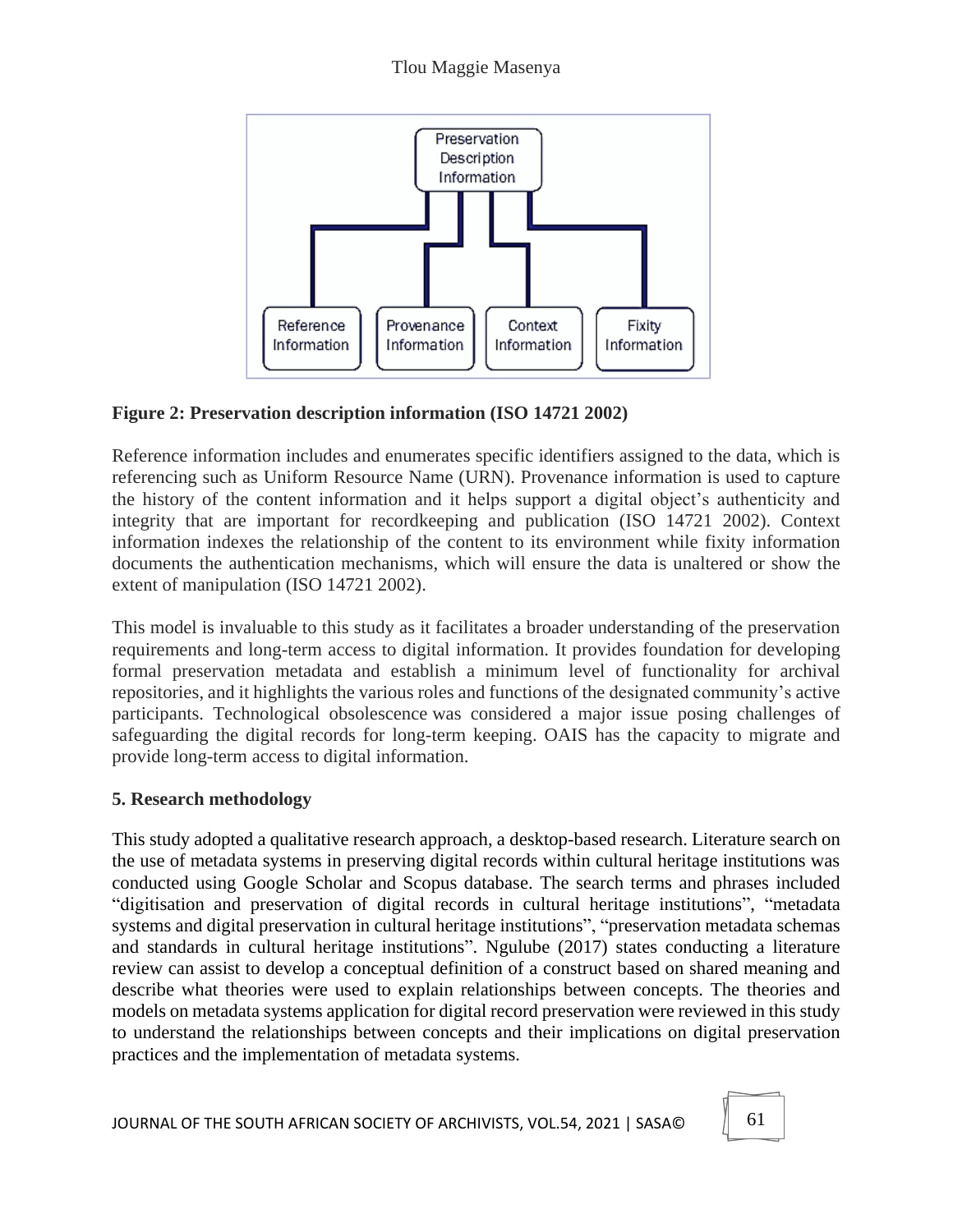### **6. Findings from literature review**

The findings are discussed in line with the objectives of the study.

#### **6.1 The use of metadata systems in preserving digital records**

Cultural heritage institutions have managed their information in various analogue formats for centuries, and preserving digital records for the same length of time has become a daunting task. Strategies to support digital preservation processes are vital to enhance access and usefulness of their digital records. Anderson (2004) notes that good digital records management should include policies, guidelines and metadata systems. As a result, emphasis must be placed on preservation policies, strategies and metadata systems in supporting digital environment's many needs. ICA (2016) described metadata as powerful tool to help organisations find, understand and use records to serve multiple purposes, and are needed to track, protect, manage and preserve records. The application of metadata can satisfy digital information resource discovery and use, electronic resources organisation, facilitate interoperability, provide digital information identification, and support archiving and preservation of digital objects (NISO, 2004), which are the most pressing needs of information professionals. Digital records can be uniquely identified, described, retrieved and discovered using appropriate metadata guidelines.

Metadata also contains archival information needed for long-term preservation of the object and migration to other digital formats, as software and hardware change continuously (Groenewald & Breytenbach 2011). Gilliland-Swetland (2000) concur:

> If digital information objects that are currently being created are have a chance of surviving migrations through successive generations of computer hardware and software or removal to entirely new delivery systems, they will need to have metadata that enables them to exist independently of the system that is currently being used to store and retrieve them.

Many cultural heritage institutions recorded different types of metadata information as summarised by ICA (2016). These include:

- **Descriptive metadata** describing the intellectual entity through properties such as author and title. It supports discovery and delivery of digital content by providing information about where a document comes from, who the creator was, when it was created, where it is located, etc.
- **Structural metadata** indicating how compound objects are put together and how pages are ordered to form chapters. It captures physical structural relationships, such as which image is embedded in which website, and logical structural relationships such as which page follows which in a digitised book (Dappert & Enders 2010).
- **Administrative metadata** providing information to help manage a resource such as when and how it was created and who can access it. It includes provenance information

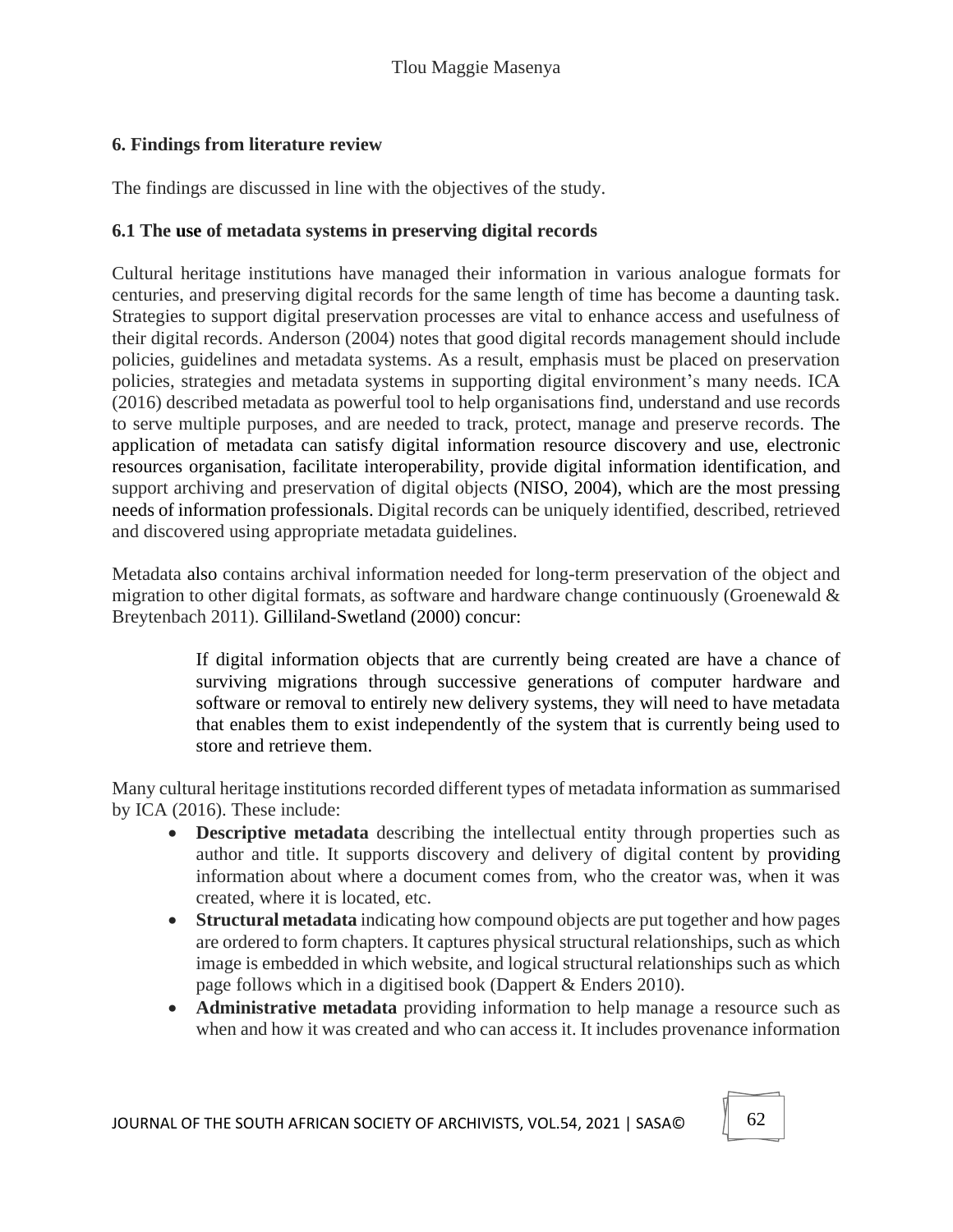of who has cared for the digital object and what preservation actions have been performed on it (Dappert & Enders 2010).

• **Technical or preservation metadata** including technical information that applies to any file type, such as information about the software and hardware on which the digital object can be rendered or executed and digital signatures to ensure fixity and authenticity (Dappert & Enders 2010).

Digital object does not have any meaning unless the content is described with descriptive, structural, administrative and technical metadata. The correct metadata is necessary for any search engine, especially when rich functionality is the goal; after all, content without metadata cannot be easily retrieved (De la Porte & Higgins 2019). Although all four categories of metadata are essential for digital preservation, this study focused on technical or preservation metadata. All preservation functions depend on the availability of preservation metadata, information describing the digital content in the repository to ensure its long-term accessibility. Preservation metadata is used as strategy to support digital preservation processes to ensure digital objects remain understandable, authentic and identifiable (PREMIS 2005).

## **6.2 Digital preservation practices in cultural heritage institutions**

Any society depends on good quality knowledge of its own past and a falsification of that past, whether deliberate or accidental, damages society (Deegan & Tanner 2006). Therefore, lack of care in preserving digital past and present will ensure cultural heritage institutions have an impoverished digital future. These institutions are traditionally the custodians of valuable artefacts and information and contribute to the preservation of our national cultural heritage. Cultural heritage institutions are committing increasing amounts of time and money to safeguard their digital collections and are engaging in the acquisition and preservation of heritage materials (UNESCO 2003). In South Africa, an increasing number of cultural heritage institutions have already embarked on digitisation to preserve and improve access to their collections (Chisa & Hoskins 2015). The South African heritage sector embraced digitisation of cultural heritage (Peters, Brenzinger, Meyer, Noble & Zimmer 2015). Although cultural heritage institutions are digitising and preserving their cultural heritage materials, this may pose challenges in developing countries, such as South Africa. Peters et al. (2015) note that access to South Africa's digital heritage materials may be problematic in the long run due technological, economic, political, legal and moral reasons.

Although cultural heritage institutions have a common mission to make their cultural heritage resources accessible to intended users, libraries have a long history of collecting, storing, organising, preserving and providing access to digital resources. Increasing numbers of libraries have started digitising their unique holdings, including photographs, postcards, books, manuscripts, maps, analogue audio- and video-recordings to enhance long-term access to digital resources. For example, when armed groups occupied Northern Mali and Timbuktu in 2013, librarians smuggled manuscripts to safeguard them and since then, the manuscripts have been kept in the capital and are undergoing restoration and digitisation (Kottoor 2013). After the Earthquake in 2011, libraries from across Japan came together to help rebuild lost infrastructures, safeguard

JOURNAL OF THE SOUTH AFRICAN SOCIETY OF ARCHIVISTS, VOL.54, 2021 | SASA©  $\begin{bmatrix} 63 \end{bmatrix}$ 

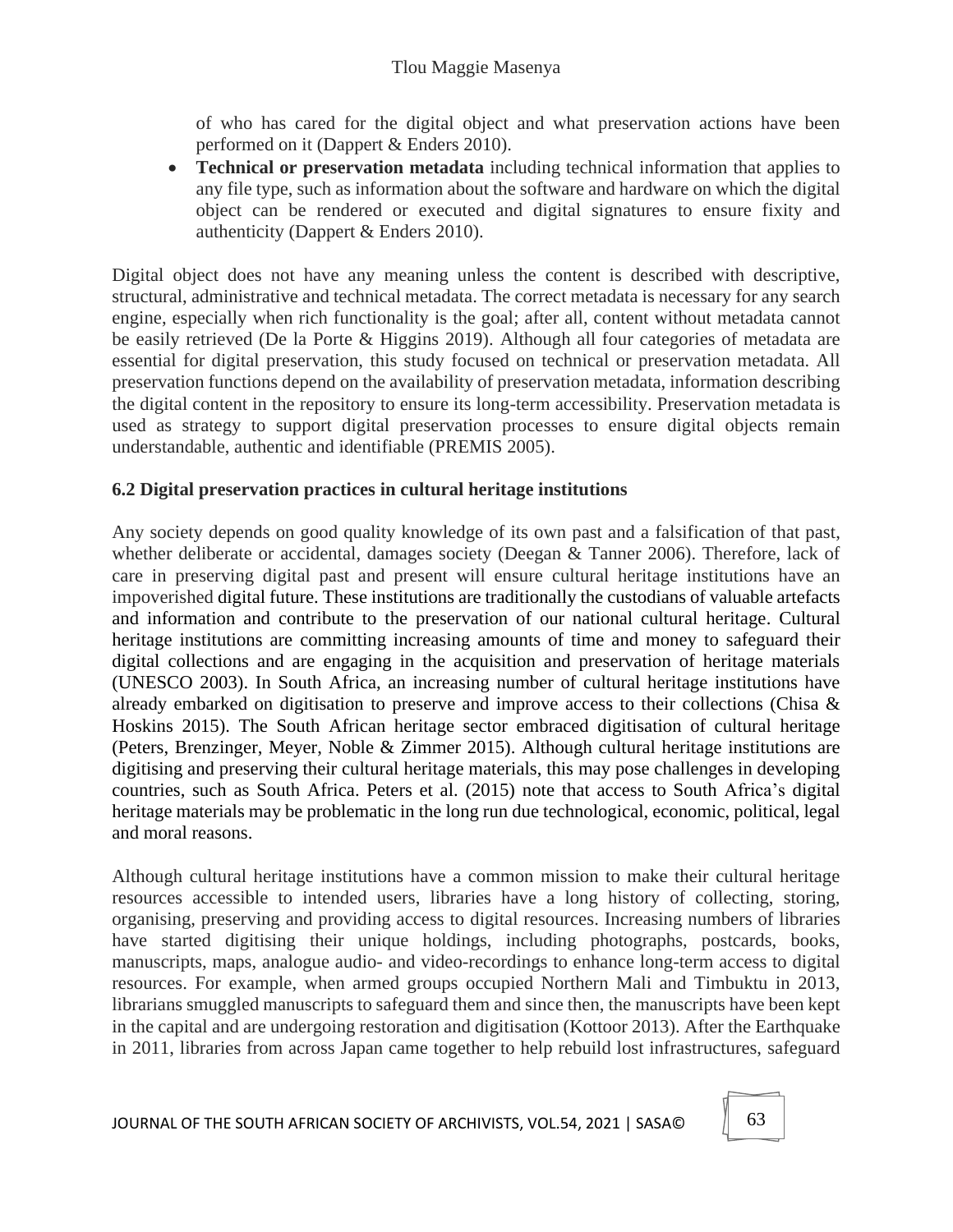and preserve damaged materials (IFLA 2018). Another example is the initiative started by Kanye Public Library in Botswana to capture, record and document cultural events such as cultural day celebrations and provide access to collections of videos and photos (Setshwane & Oats 2015). Findings of a research by Šalamon-Cindori, Tot and Zivkovic (2017) on 50 European national libraries indicated that almost 94 percent have either digital holdings or a digital library and about half (58 percent) have created virtual exhibitions. Libraries are key partners for any effort to ensure preservation and access to cultural heritage for future generations (IFLA 2018).

Although cultural heritage institutions make digital resources accessible to all, they face different preservation challenges. Tonta (2008) states digital preservation poses more challenges for museums than for libraries and archives. Museums collect 2D and 3D objects, which is challenging since it requires more storage space, special software and high bandwidth to view, while libraries preserve primarily printed and graphic materials (Tonta 2008). Secondly, heritage materials preserved by museums are unique, while library materials usually have more copies kept in different libraries (Tonta 2008). However, cultural heritage institutions face preservation issues as personal papers, which include digital media, are donated to them (Groenewald & Breytenbach, 2011). These institutions accept the notion that maintaining usable, accessible and sustainable digital collections requires a complex set of actions. Corrado and Moulaison (2014) state the accessibility and usability of content in the digital preservation environment are enhanced through creating and managing preservation metadata. Groenewald and Breytenbach (2011) state that although metadata systems are crucial for preserving the document format and retaining significant properties of a document, and can prevent the loss of digital data in organisations, they are often ignored and have not yet received the same intensity of application to electronic documents.

Richards, Jeffrey and Niven (2013) note that for a digital archive to be considered credible, and thereby attain trusted digital repository status, it must be able to demonstrate well-documented preservation policies and processes and have a robust long-term sustainability plan. Digital preservation policies and procedures document an organisation's commitment to preserve digital content for future use, specify file formats to be preserved, the level of preservation to be provided and ensure compliance with standards and best practices for responsible stewardship of digital information. In South Africa, the legislation contained in the Promotion of Access to Information Act (No. 2 of 2000) require public access to most types of records held at South African Heritage Resource Agency (SAHRA). The National Heritage Resources Act (1999), section 39, stipulates that a record of all conservation-worthy heritage resources must be maintained in the form of a database, which must be publicly accessible and populated in the format prescribed by SAHRA. Cultural heritage institutions should thus make their heritage resources as widely available as possible for access and reuse.

# **6.3 Barriers to metadata systems adoption in cultural heritage institutions**

The major challenge faced by cultural heritage institutions is making sure users can access digital content in their digital archives. Although metadata is regarded as suitable strategy to ensure longterm access to digital records, the level of its adoption is low in South African cultural heritage institutions (Groenewald & Breytenbach 2011) because of lack awareness of metadata systems,

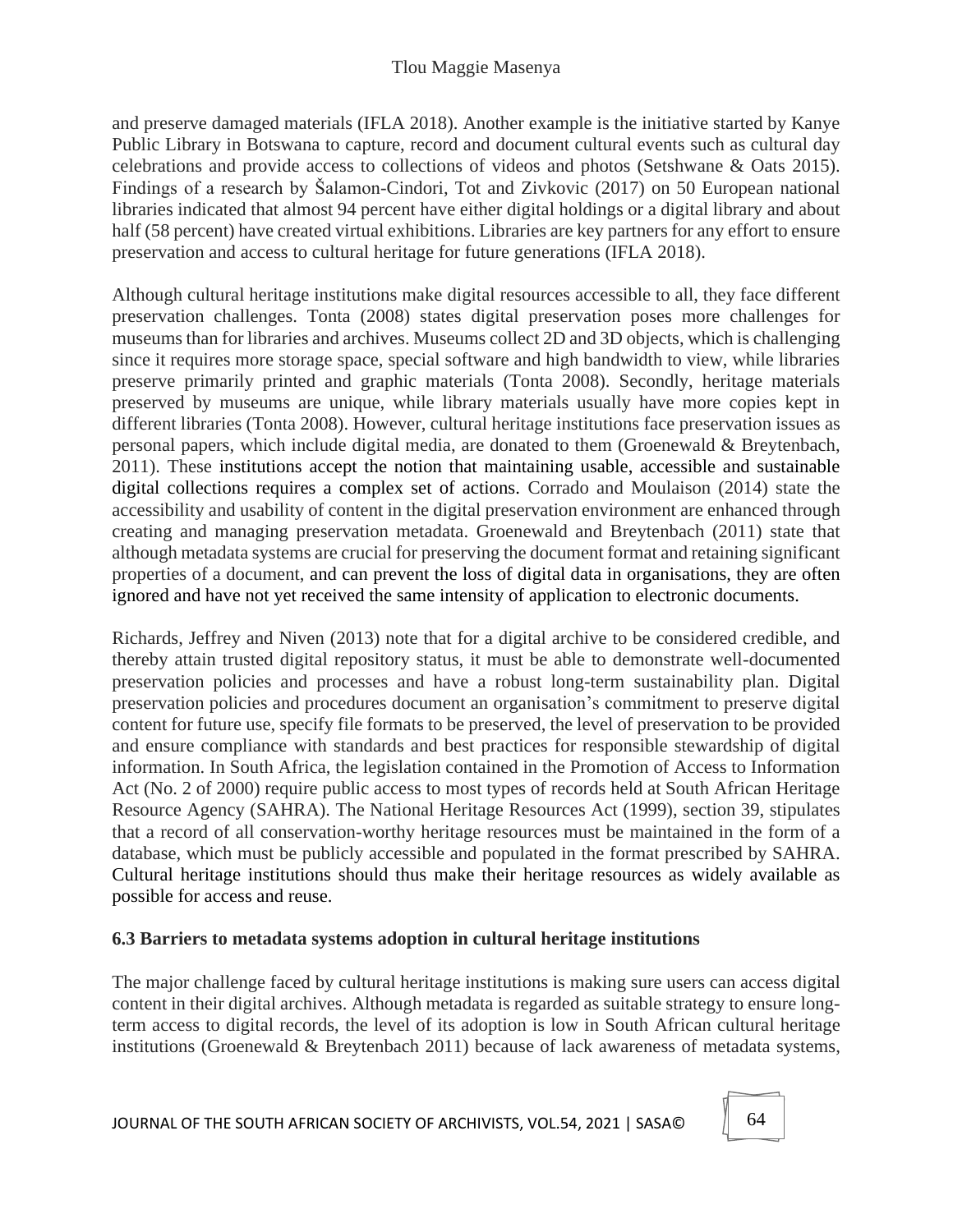lack of technical expertise, inadequate funding and lack of technological infrastructure. Cultural heritage institutions face a huge task in adding metadata to different archival sources and in many institutions, lack of qualified personnel and time hinders correct material indexation. Groenewald and Breytenbach (2011) note that negligence with format specifications and use of metadata systems can cause electronic information losses in the future. Metadata systems must be implemented to start successful digital preservation. Studies by Ngulube (2012) and Liebetrau (2012) underscore the enormous preservation challenges faced by most cultural heritage institutions in African countries, including: lack of human capacity and skills, absence of established standards, guidelines, policies, technological obsolescence, lack of collaboration efforts, lack of technological infrastructure, failure to properly assess critical risks related to digital preservation and inadequate administrative metadata. Information professionals, policy developers and other key players in cultural heritage institutions should develop strategies and policies to effectively preserve their digital records.

The rapidly evolving digital technologies impacted the knowledge and skills requirements for information professionals practicing on e-environments (Raju 2014). Adopting metadata systems can pose challenges if information professionals in cultural heritage institutions are not well equipped with technical knowledge and skills to understand and use digital technologies and infrastructures. Corrado and Moulaison (2014) concur that working with digital preservation requires technical skills, researching and understanding trends and being part of an open community supporting long-term access for consumers. According to Raju (2014), many information professionals, librarians and archivists are not comfortable with the digital world they find themselves in, they are technophobic and struggle with how to be stewards of both print and digital information. It is necessary to provide training to information professionals and secure funding for digital preservation projects.

### **6.4 Metadata standards used in cultural heritage institutions**

There are several published metadata standards including Preservation Metadata: Implementation Strategies (PREMIS), Metadata Encoding and Transmission Standard (METS), Dublin Core metadata, which have been influential in providing a core set of preservation metadata elements supporting digital preservation processes. These standards encompass all the contextual activities surrounding the archival description, archival material, creator, the functions under which it was produced and the archival repository holding it (Bountouri 2017). Therefore, each institution preparing to preserve its records must develop rules and standards specifically for implementation of metadata systems. Users can create, organise and reuse his own virtual collections and share with others, if metadata standards and interoperability rules are followed (De la Porte & Higgins 2019). The study focused on preserving specific metadata, namely: PREMIS and METS. These high-level metadata standards provide the much-needed information required to manage and preserve digital records and are based on OAIS model.

JOURNAL OF THE SOUTH AFRICAN SOCIETY OF ARCHIVISTS, VOL.54, 2021 | SASA©  $\parallel$  65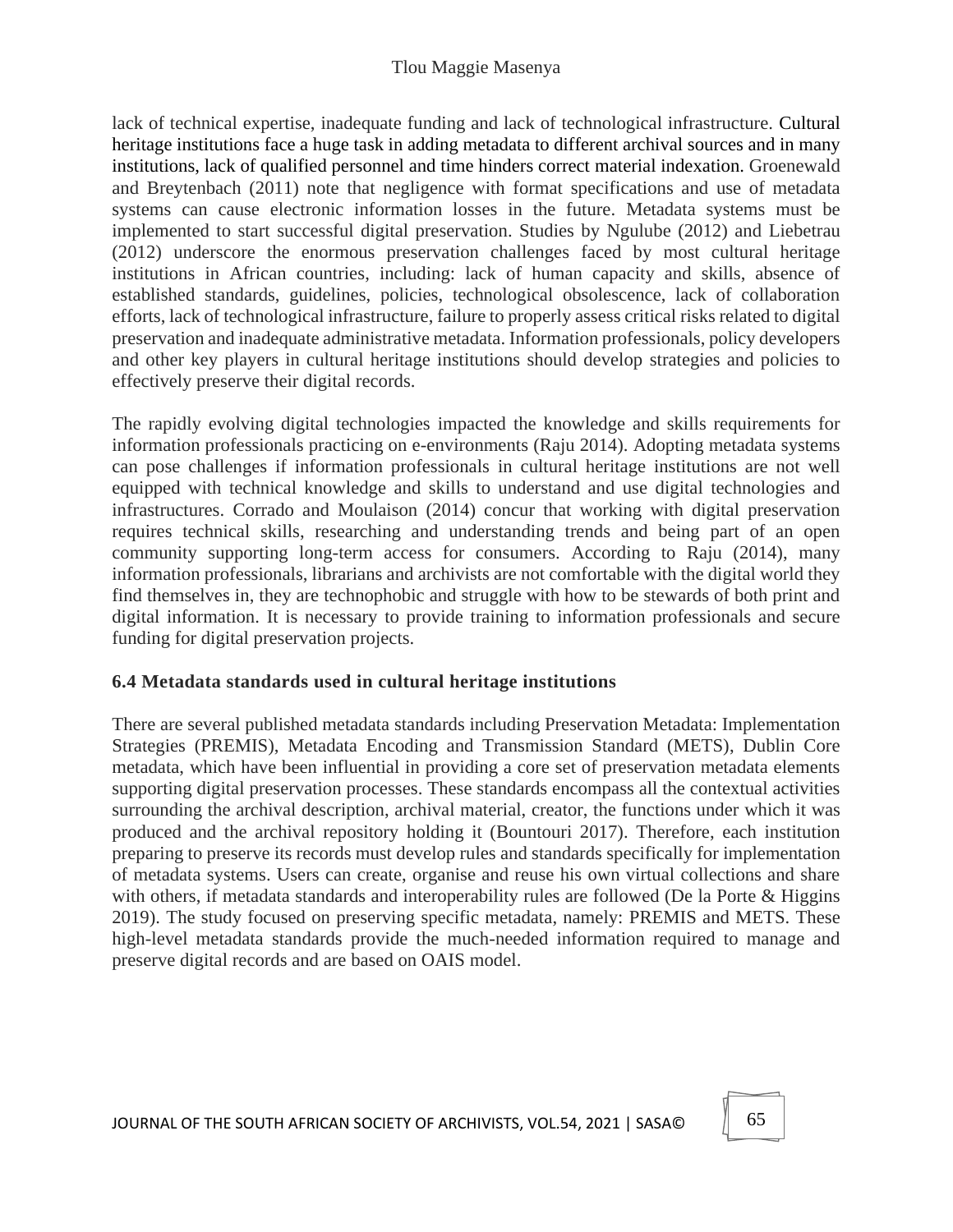### **6.4.1 Preservation metadata: implementation strategies**

OCLC/RLG (2005) developed PREMIS, outlining a set of core elements and strategies for the encoding, storage and management of preservation metadata in a digital preservation system. PREMIS plays a significant role in facilitating preservation decisions, detects preservation threats and provides measures for minimising risks to long-term access to digital information (Alemneh, Hastings & Hartman 2002). The two objectives of PREMIS were to develop a core preservation metadata set supported by a data dictionary, and identify and evaluate alternative strategies for encoding, storing and managing preservation metadata in digital preservation systems (PREMIS 2005).

PREMIS defines a common data model for organising preservation metadata and supports specific implementations through guidelines for their management and use, and emphasises enabling automated workflows. The PREMIS data model describes five elements associated with digital preservation processes: intellectual entity, objects, rights, agents and events (PREMIS 2005). The research conducted by other cultural heritage institutions such as the national libraries of Australia, New Zealand, Great Britain and the Netherlands greatly inform the development of the PREMIS model that became the international de facto standard for preservation metadata (Caplan 2006).

### **6.4.2 Metadata encoding and transmission standard**

Metadata Encoding and Transmission Standard (METS) is the standard for exchanging and storing metadata independent of specific project needs. It was created to fill the metadata gap that existed, and it can wrap any metadata for all kinds of digital objects such as electronic text, digital images, digital video- and audio-visual materials (Library of Congress 2016). METS includes the following components, as summarised by Library of Congress (2016):

- **METS header** which provides the metadata of a document such as creator, date of creation, and others.
- **Descriptive metadata** giving links to external descriptive metadata records (i.e. XML and PDF).
- **Administrative metadata,** which can be external or embedded in the METS document, provides technology metadata, rights metadata, analogue or digital resources metadata and digital provenance metadata.
- **File section** which defines the content files of the digital object.
- **Structural map** which allows the hierarchical organisation of the content files of a digital object described in a file section.
- **Structural links** which defines the links between the different components of a METS structure as they have been structured in a structural map.

### **7. Conclusion and recommendations**

Many cultural heritage institutions recognised the importance of metadata as key enabler of the digital preservation processes, resulting in them in-house metadata schemas and standards. However, there was no awareness of metadata systems and standards, although they have been

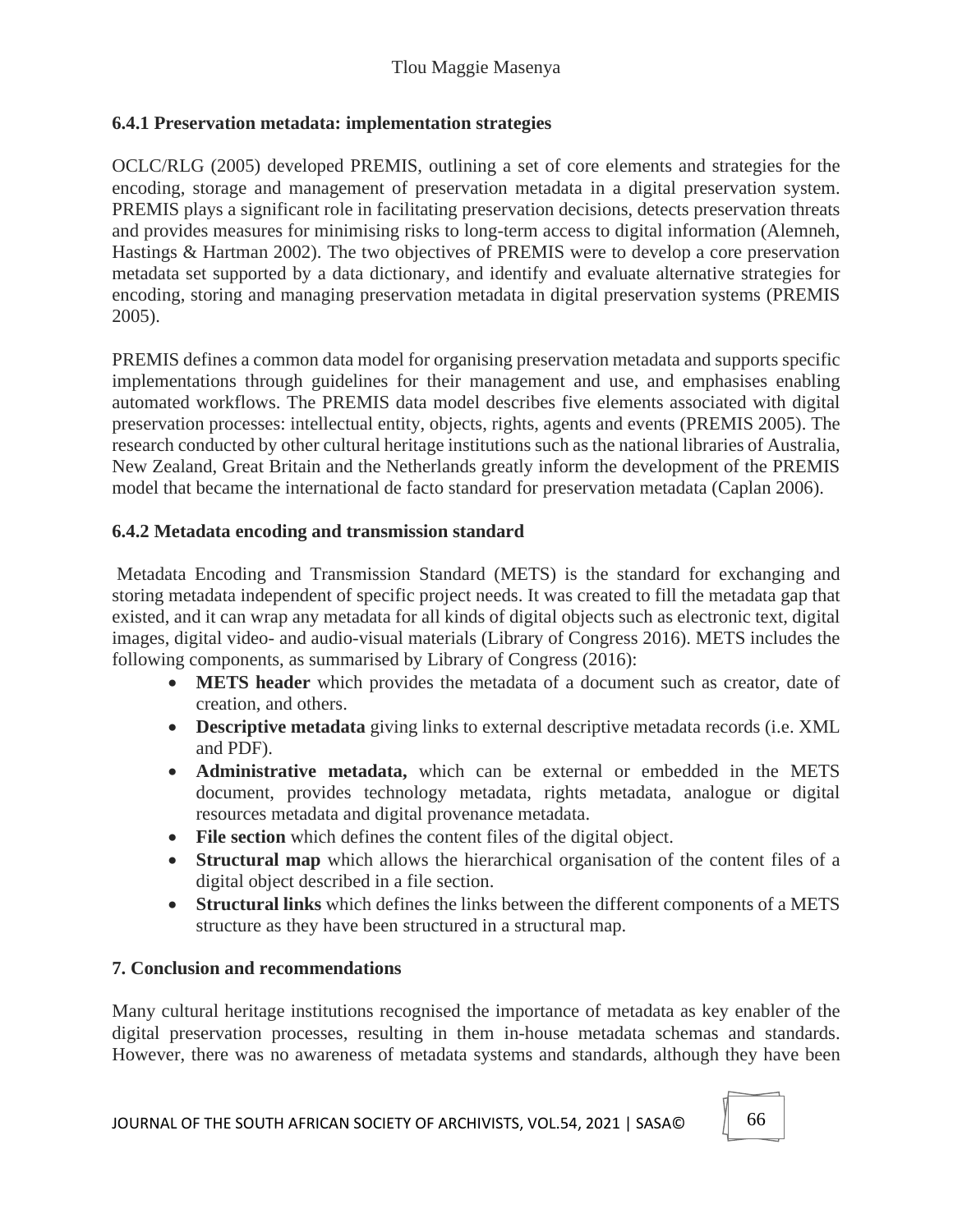#### Tlou Maggie Masenya

adopted to enable description, discovery, delivery and preservation of digital records. Cultural heritage institutions should promote awareness programmes by providing short-term courses, inhouse training programmes, workshops, seminars, and others. For effective digital preservation, cultural heritage institutions must develop strategies to overcome obstacles such as ever-changing digital technology or technology obsolescence. Other recommendations pointing to the adoption of metadata systems include the enactment of preservation policies, global standards, regulations and more collaborative opportunities. Cultural heritage institutions should continue building consultation networks with various stakeholders for best practices. Collaborative efforts such as the Digital Preservation Coalition, the International Research on Permanent Authentic Records in Electronic Systems (InterPARES), the Data Archiving and Networked Services (DANS), just to name a few, brought together archival scholars, national archival institutions and the private industry collaborating to formulate policies, strategies and standards for long-term preservation of authentic records created in electronic systems. By collaborating with other institutions, cultural heritage institutions would be exposed to new ideas and strategies to successfully preserve their digital records. Collaboration can also make core services more convenient for users, reduce the workload for individual institutions and increase standardisation of policies and digital platforms. A clear framework serving as useful guide in the preservation of digital resources within these institutions must be be implemented.

#### **References**

- Alemneh, D. Hastings, S., & Hartman, C. 2002. A Metadata Approach to Preservation of Digital Resources: The University of North Texas Libraries Experience. First Monday 7(8).
- Anderson, W.L. 2004. Some challenges and issues in managing and preserving access to long live collections of digital scientific and technical data. *Data Science Journal* 3:191- 202.
- Boamah, E. 2014. *Towards effective management and preservation of digital cultural heritage resources: an exploration of contextual factors in Ghana.* Victoria University of Wellington: New Zealand.
- Bountouri, L. 2017. *Archives in the digital age: standards, policies and tools*. United Kingdom: Chandos.
- Brungs, J. & Wyber, S. 2016. *Preserving our digital culture for the future: overcoming obstacles through collaboration.* International Federation of Library Associations and Institutions (IFLA). Global Information Society Watch.
- Chowdhury, G. 2009. From digital libraries to digital preservation research: The importance of users and context. *Journal of Documentation* 66(2):207-223.
- Chen, Y., Chen, S. & Lin, S.C. 2003. *A metadata lifecycle model for digital libraries: methodology and application for an evidence-based approach to library research*. World Library and Information Congress: 69th IFLA General Conference and Council 1-9 August 2003, Berlin.
- Chisa, K. & Hoskins, R. 2015. Decolonising indigenous intellectual and cultural rights in heritage institutions: a survey of policy and protocol in South Africa. *Mousaion* 33(3):55-72.
- Corrado, E.M. & Moulaison, H.L. 2014. *Digital preservation for libraries, archives, and museums*. Lanham: Rowman & Littlefield.

JOURNAL OF THE SOUTH AFRICAN SOCIETY OF ARCHIVISTS, VOL.54, 2021 | SASA©  $\parallel$  67

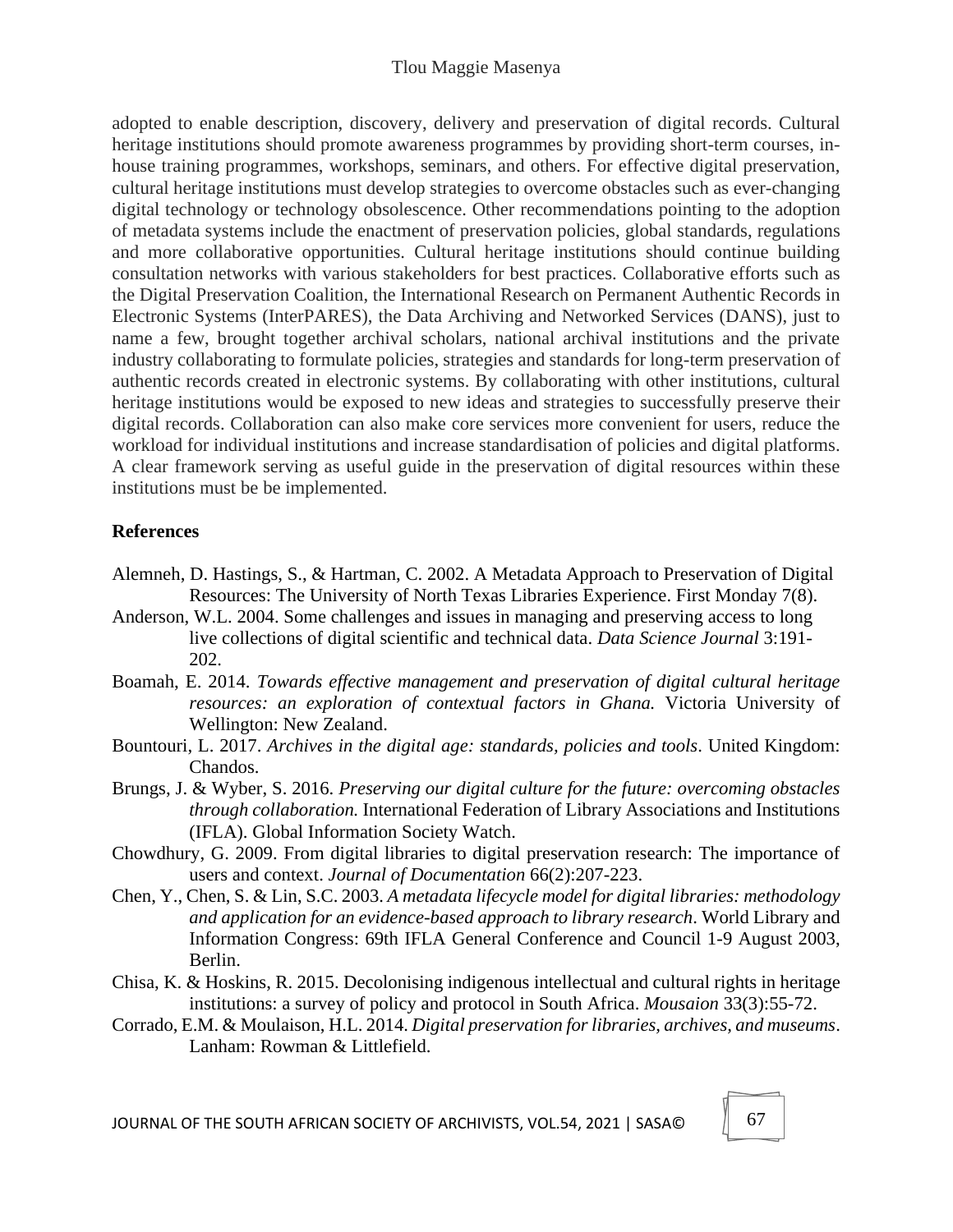- Council of Canadians Academies. 2015. *Leading in the digital world: opportunities for Canada's memory institutions. The expert panel on memory institutions in the digital revolution.* Council of Canadian Academies, Ottawa.
- Dappert, A. & Enders, M. 2010. Digital preservation metadata standards. *Information Standards Quarterly (ISQ*) 22(2).
- Dar, B.A. & Ahmad, S. 2017. *Recent trends in digital archiving and preservation: a global perspective.* Raleigh: Laxmi Book Publication.
- Deegan, M. & Tanner, S. 2006. Key issues in digital preservation. In Deegan, M. & Tanner, S. (eds.). *Digital preservation*. London: Facet.
- De la Porte, B. & Higgs, R. 2019. Challenges in digitization of cultural heritage material in the Western Cape, South Africa. *South African Journal of Information Management* 21(1).
- Duranti, L. 2010. The long-term preservation of the digital heritage: a case study of universities' institutional repositories. *JLIS.it*. 1(1):157-168.
- Duranti, L., Rogers, C., Mcleod, J. & Shepherd, E. 2019. *Trusting records and data in the cloud: the creation, management, and preservation of trustworthy digital content*. London: Facet.
- Gilliland-Swetland, A. 2000. *Setting the stage.* Getty Research Institute.
- Groenewald, R. & Breytenbach, A. 2011. The use of metadata and preservation methods for continuous access of digtal data. University of Pretoria, South Africa.
- Ilo, P.I. 2015. Acquisition, preservation and accessibility of indigenous knowledge in academic libraries in Nigeria: the place of ICT. *Ikenga: International Journal of Institute of African Studies* 14(1):468-487.
- Kalusopa, T. 2018. Preservation and access to digital materials: strategic policy options for Africa. In Ngulube, P. (ed.). *Handbook of research on heritage management and preservation.* IGI: Global, 150-170.
- Kalusopa, T. & Zulu, S. 2009. Digital heritage material preservation in Botswana: problems and prospects. *Collection Building* 28(3):98-107.
- Kanyengo, C.W. 2009. Managing digital information resources in Africa: Preserving the integrity of scholarship. *The International Information & Library Review* 41(1):34-43.
- Kottoor, N. 2013. How Timbuktu's manuscripts were smuggled to safety. *BBC Magazine*. Available at: https://www.bbc.com/news/magazine-22704960 (accessed 4 June 2013).
- Lavoie, B.F. 2004. *The incentives to preserve digital material: Roles, scenarios and economic decision-making.* White Paper.
- Library of Congress. 2016. Metadata Encoding and Transmission Standards (METS): Documentation.
- Liebetrau, P. 2012. Preserving our heritage: an independent advantage. *The memory of the world in the digital age: an international conference on permanent access to digital documentary heritage.* Canada.
- Masenya, T.M. 2018. A framework for preservation of digital resources in academic libraries in South Africa. PhD thesis, University of South Africa.
- May, J. 2010. Digital and other poverties: exploring the connection in four East African countries. University of KwaZulu-Natal, South Africa.

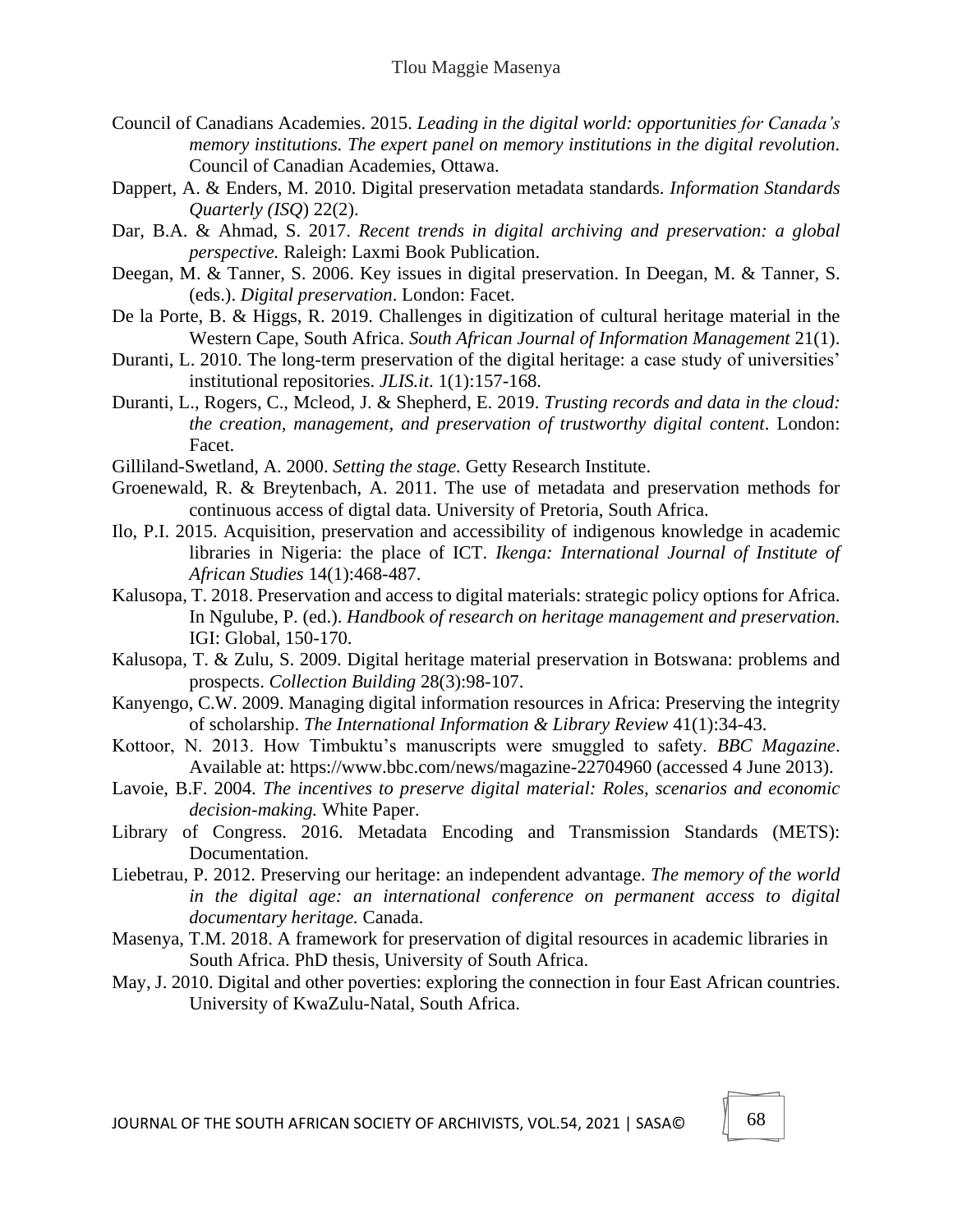- National Archives and Records Service of South Africa (NARS). 2006. *Managing electronic records in governmental bodies: policy, principles and requirements*. Department of Arts and Culture: South Africa.
- Ngulube, P. 2012. Ghosts in our machines: preserving public digital information for the sustenance of electronic government in sub-Saharan Africa. *Mousaion: South African Journal of Information Studies* 30(2):127-135.
- Ngulube, P. 2017. Overcoming the difficulties associated with using conceptual and theoretical frameworks in heritage studies. In Ngulube, P (eds.). *Handbook of research on heritage management and preservation.* Hershey: IGI Global.
- OCLC & CRL. 2007. *Trustworthy Repository Audit & Certification: Criteria & Checklist* (accessed 16 April 2012).
- Peters, D., Brenzinger, M., Meyer, R., Noble, A. & Zimmer, N. 2015. The digital library in the reinscription of African cultural heritage. *International Federation of Library Associations and Institutions* (IFLA) 41(3):204-210.
- PREMIS Working Group. 2005. *Data dictionary for preservation metadata: final report of the PREMIS working group, version 1.0.* (accessed 7 August 2014).
- Ross, S. & Hedstrom, M. 2005. Preservation research and sustainable digital libraries. *International Journal of Digital Libraries* 5(4).
- Rosenthal, D.S.H., Robertson, T., Lipkis, T., Reich, V. & Morabito, S. 2005. Requirements for digital preservation systems: a bottom-up approach. *D-Lib Magazine* 11(11).
- Šalamon-Cindori, B., Tot, M. & Zivkovic, D. 2017. Digitization: Challenges for Croatian Museums. *Qualitative and Quantitative Methods in Libraries* 3 (1): 213-220.
- Sambo, A.S., Urhefe, E.A. & Ejitagha, S. 2017. A survey of digital preservation challenges in Nigerian libraries: librarians' perspective. *International Journal of Curation* 12(1):117- 128.
- Setshwane, C.M. & Oats, L. 2015. Cultural preservation through public libraries: Lessons from Kanye Public Library. Satellite Meeting: References and Information services, 11-13 August. University of Botswana, Gaborone.
- Simpson, D. 2004. *Risk of loss of digital data and the reasons it occurs: Case studies and analysis. DPC data loss*. United Kingdom.
- Sigauke, D.T. & Nengomasha, C.T. 2011. Challenges and prospects facing the digitization of historical records for their preservation with national archives of Zimbabwe*.* 2nd International Conference in African Digital Libraries and Archives. South Africa: University of Witwatersrand.
- Styblinska, M. 2006. Long-term preservation of digital assets: some specific aspects. In Proceedings of the International Multiconference on Computer Science and Information Technology Available at: https://www.yumpu.com/en/document/view/33742324/long-term-preservation-of-

digital-assets-some-specific-aspects (accessed 10 November 2015).

- Raju, J. 2014. Knowledge and skills for the digital era academic library. *The Journal of Academic Librarianship* 40:163-170.
- Richards, J.D., Jeffrey, S. & Niven, K.2013. *Preserving our Digital Heritage: Information Systems for data management and preservation.* In Ch'ng, E & Gaffney, V (eds). Visual Heritage in the Digital Age. Springer-Verlag. 311-326.